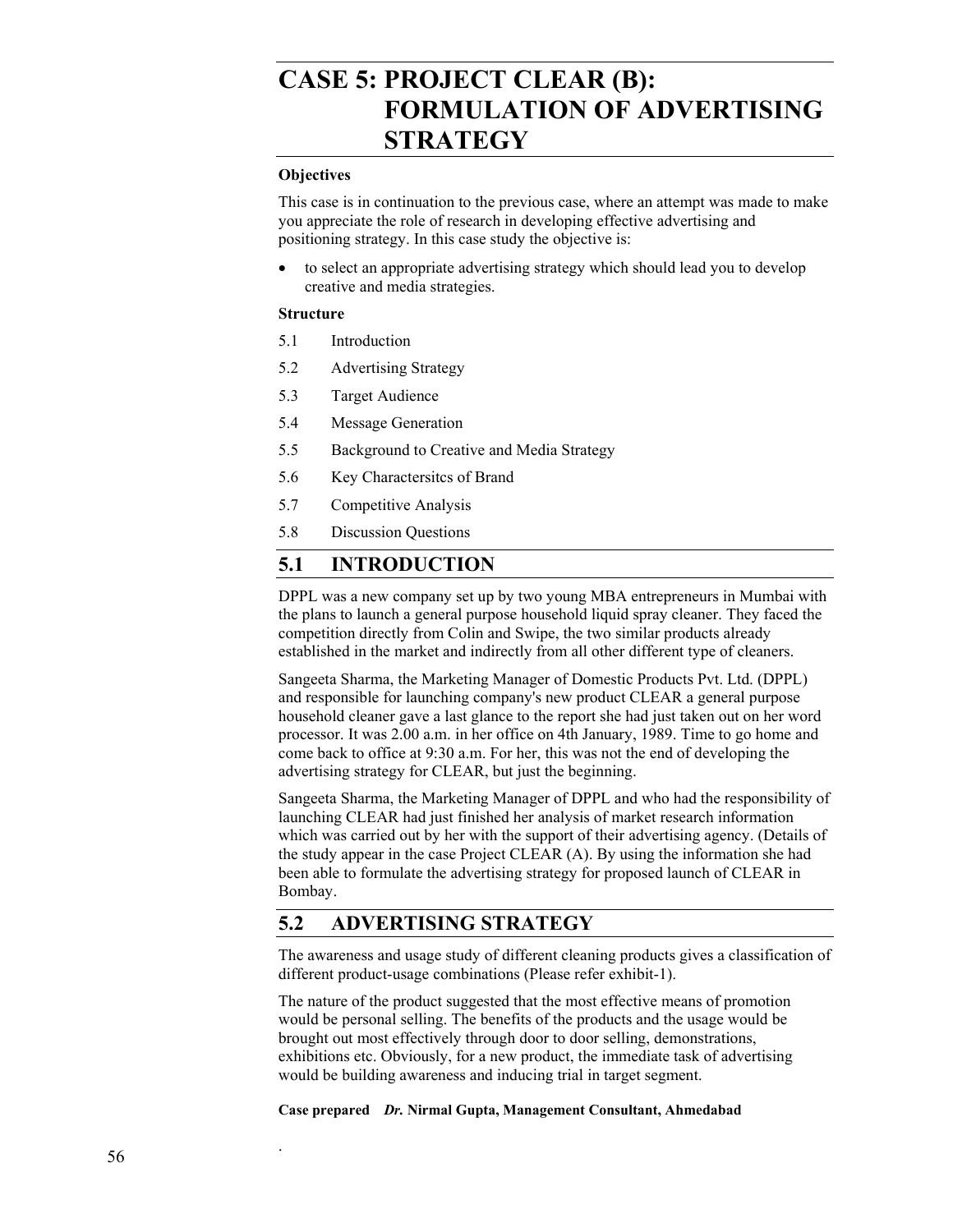ЕХНИЗУ-1 РИОЛЕСТ СЪЕАR В

|                                                                     |                             |                              |                      |                           |                            | Products - Usage - Clearing Process Classification Matrix |                             |                               |                              |               |                               |                       |                       |                           |
|---------------------------------------------------------------------|-----------------------------|------------------------------|----------------------|---------------------------|----------------------------|-----------------------------------------------------------|-----------------------------|-------------------------------|------------------------------|---------------|-------------------------------|-----------------------|-----------------------|---------------------------|
|                                                                     | Ficers                      | Surfaces<br>Kitchen          | Bathrooms            | Furniture                 | Misc. Clucks<br>Telephones | Windows<br>Doors                                          | Mirrors<br>Surface<br>Glass | Appliances<br>TV/Fridge<br>đ. | Jewellery                    | Cars:         | Crockery                      | <b>Luggage</b>        | Upholstry             | Walls                     |
| Weekly/As and<br>Cleaning Habits<br>Daily/All.day/<br>when required | Daily                       | Daily                        | <b>Daily/All</b>     | <b>BAYYAR</b>             | Daily/All                  | Daily)<br>Westly                                          | All days<br>Daily or        | As & When<br>Weekly ar        | Rarchy                       | Daily         | sionaly<br>Orra-              | cionaly<br>Occa-      | Daily/<br>All days    | Rarel <sub>y</sub>        |
| Involvment<br>Concern<br>Focus                                      | Med                         | E                            | Lo/Med               | <b>Hinded</b>             | Med/Lo                     | Hi/kfud                                                   | H                           | E                             | H                            | 3             | E                             | LoAMed                | Med                   | $\mathbf{r}$              |
| Focus on<br>Economy                                                 | Ë                           | H                            | F                    | Mod                       | Ş                          | Ln/Med                                                    | Lo/Med                      | Å                             | ٤                            | E             | S                             | Medito                | <b>Med/La</b>         | Med/Hi                    |
| SciffServaat                                                        | Servant                     | Servant                      | <b>Servant</b>       | Self/Serv.                | Self                       | SelfServ.                                                 | Seit/Serv.                  | Self                          | Šelf                         | Servant       | Seif/Serv.                    | Selt/Serv             | Selt/Serv.            | Servant                   |
| Method of<br>Cleaning                                               | Swabbing<br>Dusting         | Swabbing                     | Scrubbing<br>Washing | Dusting/<br><b>Wiping</b> | Dusting/<br>Wiping         | washing<br>Desting                                        | Wiping                      | Wiping                        | Pofishing<br>Multipling      | Wiping        | ${\rm C}$ leaning/<br>washing | Wiping                | Cleaning<br>Wipme     | Washing<br>Wining         |
| Products used<br>presently                                          | Soap/water<br><b>Phenol</b> | <b>Soap/water</b><br>Powders | Hapic/Odo<br>Powders | Wet Clath                 | <b>Wet Cluth</b>           | Colin/Swipe<br>Powders                                    | Colin/Swipe<br>Powders      | Soup/cloth<br>Cleaners        | Article <sup>1</sup><br>Soap | Walco<br>Soap | Powders<br>Teepol             | Wet cloth             | Wet cloth/<br>Sonp.   | Wet clotu/<br>Soap        |
| Sarisfaction<br>ह<br>ए                                              | Ħ                           | E                            | H                    | Ĵ                         | Med                        | LoMod                                                     | L                           | LoMMed                        | LuMed                        | EMAS          | Med/Hi                        | Med                   | Med                   | LofMed                    |
| Possibility of<br>witching to<br>Vew Product                        | Ĵ                           | P,                           | å                    | .<br>E                    | Med                        | HiMed                                                     | I                           | Med/FF                        | 3                            | ڲ             | Lo/Med                        | med<br>E              | Lorivied              | Med/Hi                    |
| <b>Dissatisfaction</b><br>pecific                                   |                             |                              |                      | No special<br>Cleaners    |                            | Consuming<br>Time                                         | Consuming<br>Time           | Apprenension<br>of soap use   |                              |               |                               | No special<br>cleaner | venience<br>finc.com- | venience<br><b>Lacon-</b> |
| Jute: Clothes and Utensils were not considered for this analysis.   |                             |                              |                      |                           |                            |                                                           |                             |                               |                              |               |                               |                       |                       |                           |

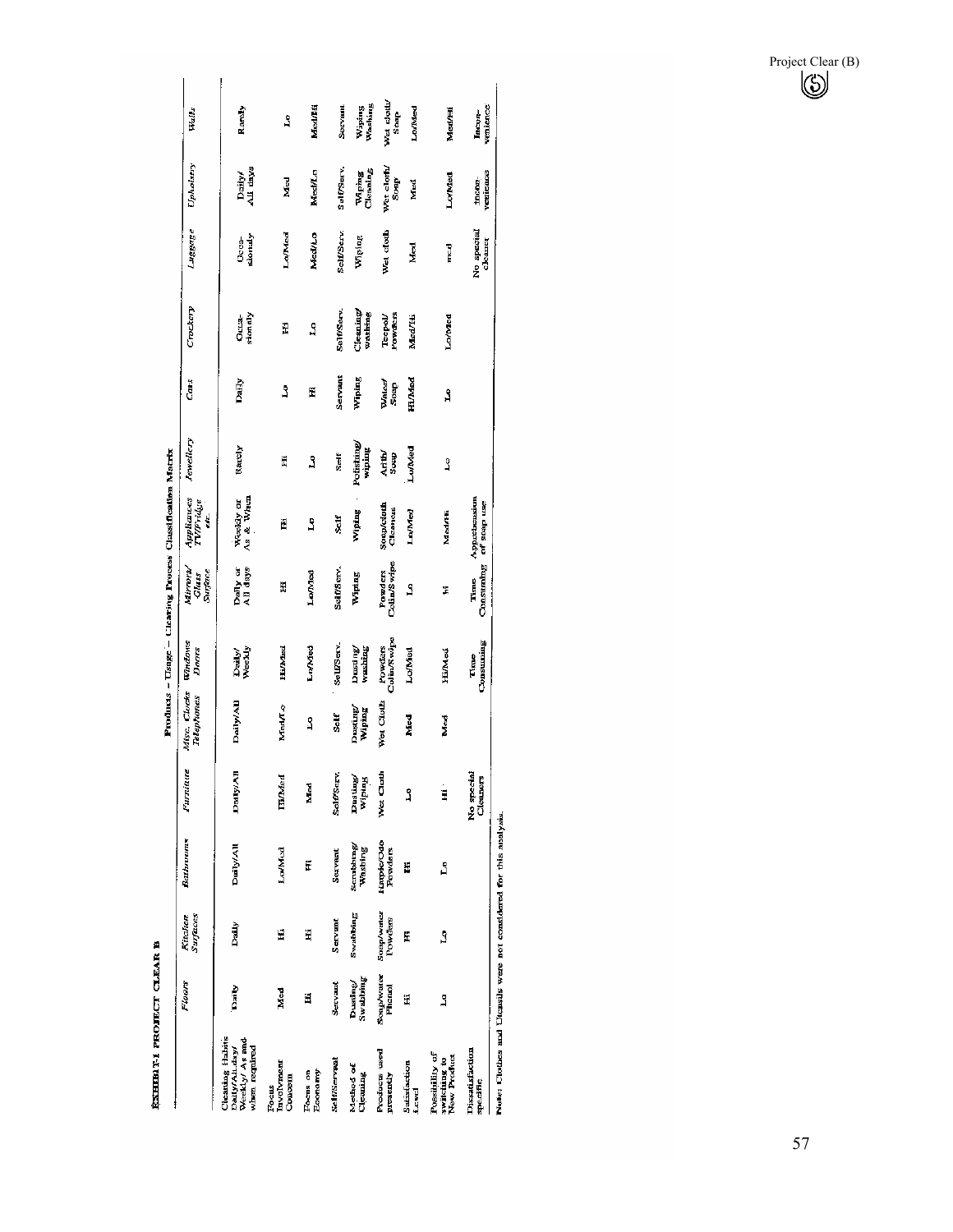Case Studies Since actual trial pf CLEAR was *not* induced, precise feedback on the lime/green colour and perfume was not obtained. However, respondents seemed to be favourably disposed to the concept; hence this idea could prove successful.

> Though the available two brands had been advocated for general use, consumers seemed to limit their use to only a few surfaces (e.g. glass, mirrors, etc.). A common observation was that consumers were on the look out for a product that would cater to a very specific need such as wooden furniture, appliances etc. If this new introduction could highlight one such specific use, it could gain consumer franchise.

#### **Target Audience**

The target audience. was divided into two distinct segments - one is the' modem working woman and the other the modern housewife who is fairly affluent. Family income level in both cases were Rs.4000+ p.m. -

#### *Type I*

The working woman - well educated (graduate/post-graduate/professional) and career oriented. She continuously srives to achieve a balance between home and career and hence was very likely to be lured by `convenience' products. She, like any other woman, wants to keep her home clean, tidy and be appreciated for its beauty and cleanliness. This concept was particularly important to her as she could devote lesser time herself to her home because of her job. She was likely to have part time help at home - a servant who did the heavy chores at home like washing clothes and utensils, sweeping floors, cleaning the kitchen and occasionally dusting furniture. Finer job of cleaning were done by the woman herself on holidays or *in* spare *time* on any other day. Typically, the family was small mainly 2-3 members but may be upto 5. Children were typically young and school-going. The other earning member, her husband was also likely to be a professional and an executive in a good company.

#### *Type 2*

The modem housewife - belonged to the high income category - she was modem by virtue of the fact that *she* seemed aware of the latest products in the market and generally tried them out. She kept a close watch on the latest fashion trends and her home always had all the `modern' gadgetry available. Her husband was likely to be the only earning . member and he was typically into business. She was not very educated but always a SSC or in some cases even a graduate. She was housewife and in spite of full time help seemed to be concerned about time. Any product offering convenience was of great interest to her (most of these households had washaing machines, ovens and vacuum cleaners). Her free time was spent in socialising or in shopping. She belonged to the age group of 35+ and the family income was upward of Rs.5000/- per month.

### **5.4 MESSAGE GENERATION**

What could we say that is distinct about CLEAR ?

|                       |                                    | 'CLEAR' Liquid Spray Cleaner                                             |                                                                                     |
|-----------------------|------------------------------------|--------------------------------------------------------------------------|-------------------------------------------------------------------------------------|
|                       | Specific product feature           | Advantages                                                               | Disadvantage                                                                        |
| 1.                    | Lime fragrance Sea<br>green colour | A Strong USP visible<br>sustainable product<br>advantage                 | Is this USP the singular<br>motivating' influence in a<br>purchase decision?        |
| 2.                    | Better/Superior<br>spray mechanism | It will be able to lure<br>existing dissatisfied<br>users of Colin/Swipe | Addresses itself to a small<br>segment of aware users of<br>GPHC rather than to the |
| <i><b>Offered</b></i> | General Advantages                 | Advantages                                                               | non-aware/non-user segment<br><i>Disadvantages</i>                                  |
|                       | 1(a) Convenience in<br>usages      | Strong benefits what<br>today's housewife is                             | This is a benefit common to<br>all GPHCs and is not<br>specific                     |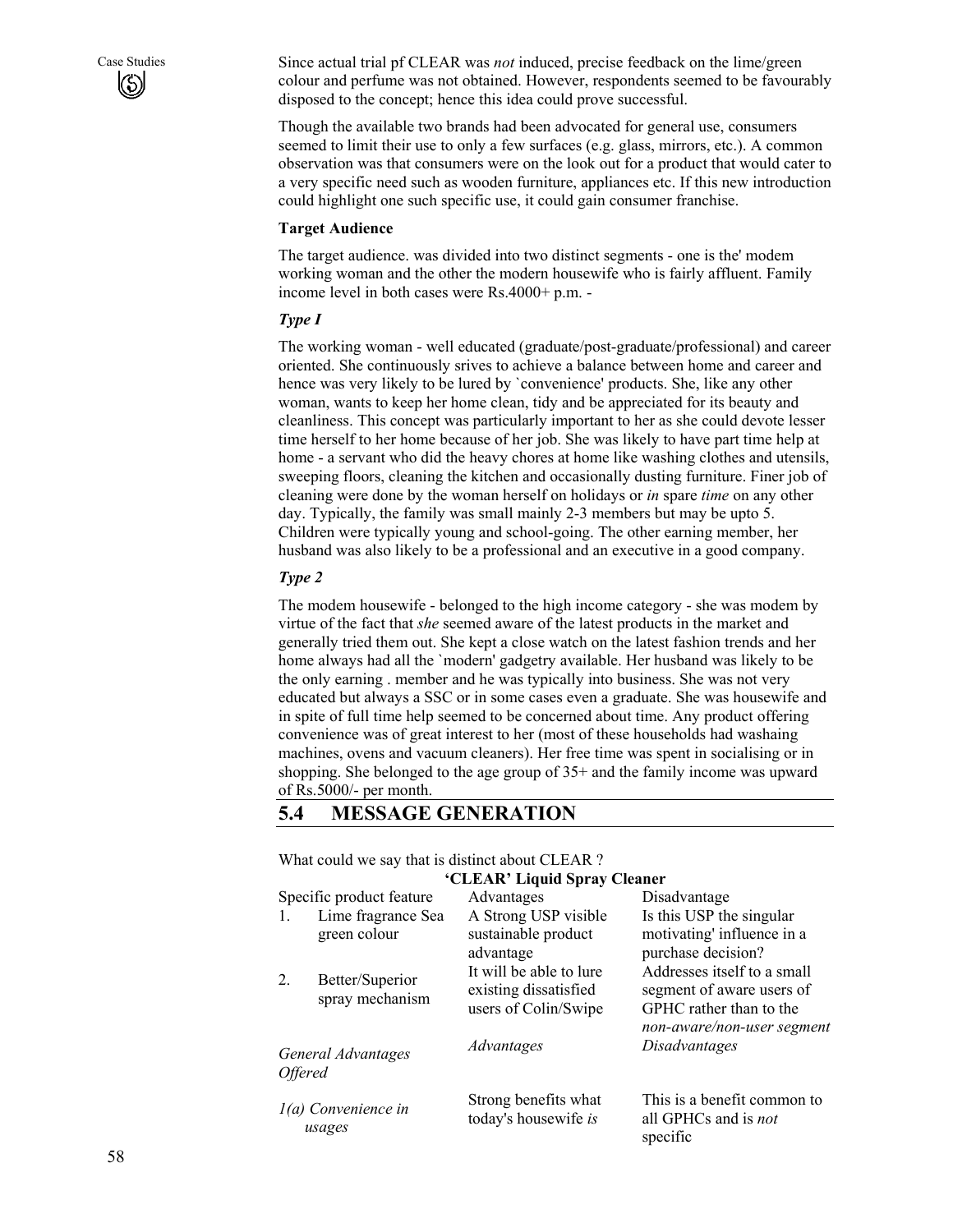| (b) Time saving and lesser<br>effort required                                                                  | Looking for .Also it<br>addresses itself to the<br>large market of soap<br>and water users and not<br>only to aware/ users of<br>GPHCs. | To CLEAR Also 'Colin' in<br>its TV commercial uses these<br>triple benefits uses these<br>triple benefits for its brand.                                | Project Clear (B) |
|----------------------------------------------------------------------------------------------------------------|-----------------------------------------------------------------------------------------------------------------------------------------|---------------------------------------------------------------------------------------------------------------------------------------------------------|-------------------|
| 2. Versatility of product                                                                                      | Strong functional<br>benefit - also appeals to<br>the 'convenience' need<br>of consumers                                                | Credibility low – consumers<br>tend to belive that what is<br>good for wall, mirrors and<br>clocks cannot be as effective<br>for jewellery and crockery |                   |
| 3. Self-gratification<br>(Being a good modem)<br>housewife, winning the<br>envy and appreciation of<br>others) | Strong appeal to the<br>emotional and<br>aspirational needs of<br>housewives                                                            | It is not a functional benefit<br>offered by the product                                                                                                |                   |

# **5.5 BACKGROUND TO CREATIVE AND MEDIA STRATEGY**

With the help of above analysis, Sangeeta developed the following background note specifying the characteristics of brand and the advertising strategy which could be used by the advertising agency to formulate creative and media strategy.

### **5.6 KEY CHARACTERISTICS OF BRAND**

### *Physical and Emotional*

CLEAR was a new brand in the liquid general purpose cleaner category. It came in a transparent bottle and had a spray mechanism. The cleaner was seagreen in colour and had a fresh lime perfume.

Usage was simple - it had to be sprayed on the surface and wiped off with a duster/cloth to leave the surface bright and sparkling. It could be used on a number of surfaces - glass panes, windows, metal, sunmica doors, telephone, appliances, enamel painted window, wooden surfaces, chrome surfaces etc.

It saved effort t and was convenient to use and was in line with today's rushed life. We offered an emotional benefit of appreciation for a clean and spotless home which did not required m h effort.

#### *Market and Brand Performance*

CLEAR will compete directly against liquid spray cleaners in the market namely Colin and Swipe. It would indirectly compete against existing methods and products for cleaning t e above surfaces e.g. soap and water solution, wet dusters etc. The market was large and diverse.

# **5.7 COMPETITIVE ANALYSIS Ns**

*Who are they? How are they positioned? How are they different?* 

Direct competition that existed from the brands Colin and Swipe was restricted mainly to the Western region - there was no brand as direct competition at the national level.

Colin had a transparent bottle and blue liquid detergent and had a pleasant perfume. It' s claim was 'Glass and Household Cleaner'. Swipe came in. a yellow opaque bottle with a trigger spray.

Colin had been advertising on television but intermittently. Some press advertisements had also been released. Swipe had not been advertising on TV/Press. The Advertising/ Promotion budgets for these brands were not known.